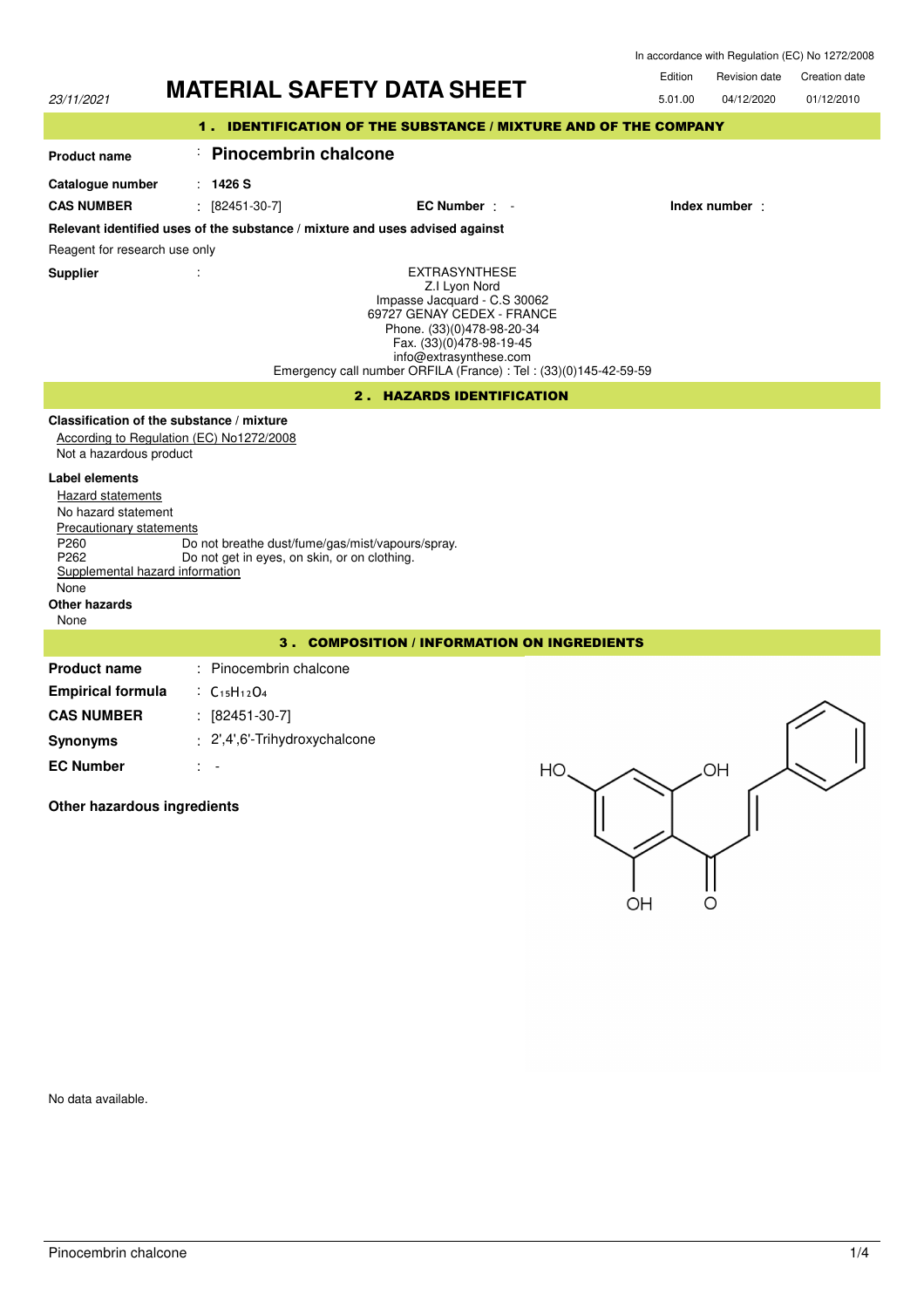#### 4 . FIRST AID MEASURES

# **Inhalation**

In case of inhalation, move the victim to fresh air. If breathing is difficult, put the victim on oxygen. If breathing stops, carry out artificial respiration.

# **In case of skin contact**

Wash thoroughly with water and soap.

# **In case of eye contact**

Rinse well with plenty of water for at least 15 minutes.

## **Ingestion**

Do not make an unconscious person vomit or swallow anything. Rinse the mouth thoroughly with water.

5 . FIRE-FIGHTING MEASURES

# **Extinguishing media**

Carbon dioxide, dry powder.

# **Special hazards arising from the substance**

Harmful/toxic vapours, carbon oxides may be released during the fire.

# **Advise for fire-fighters**

Wear an autonomous breathing apparatus and suitable protection clothing against chemical agents.

# 6 . ACCIDENTAL RELEASE MEASURES

# **Personal precautions**

Use personal protective equipment. Evacuate the personnel from the contaminated zone. Ensure adequate ventilation.

## **Environnemental precautions**

Keeping away from drains, surface and ground waters.

#### **Methods and materials for containment and cleaning up**

Clean up without creating dust and place in adapted and sealed containers for elimination. Wash the contaminated aera with water and soap. Confine washing water and dispose of it complying with the local regulations. After cleaning, quickly eliminate traces of water with a product absorbing liquids (for example : sand, sawdust, universal binder, Kieselguhr).

# 7 . HANDLING AND STORAGE

#### **Precautions for safe handling**

Avoid formation of dust. Avoid contact with skin and eyes. During handling, wear suitable personal protective equipment (see section 8). Follow the normal measures for preventive fire protection.

#### **Specific handling**

No data available.

# **Specific end use(s)**

No data available

#### **Conditions for safe storage, including any incompatibilities**

Store in a cool well-ventilated place. Keep container tightly closed in a dry place away from light.

#### Store at <+8°C

8 . EXPOSURE CONTROL/PERSONAL PROTECTION

#### **Respiratory protection**

Wear imperatively an appropriated mask/respirator, tested and approved by standards such as NIOSH (US) or CEN (EU).

# **Hand protection**

Handle with protective gloves. The selected gloves have to satisfy the specifications of EU Directive 89/686/EEC and the standard EN 374 derived from it.

#### **Eye protection**

Wear safety glasses.

#### **Skin protection**

Wear suitable protective clothing according to the quantity and the level of activity of the substance at the workplace.

# 9 . PHYSICAL AND CHEMICAL PROPERTIES

#### **Information on basic physical and chemical properties**

| Physical state        | : Powder             |
|-----------------------|----------------------|
| Color                 | : Orange             |
| Solubility in         | : No data available. |
| Melting point         | : No data available. |
| Initial boiling point | : No data available. |
| Flash point           | : No data available. |
| рH                    | : No data available. |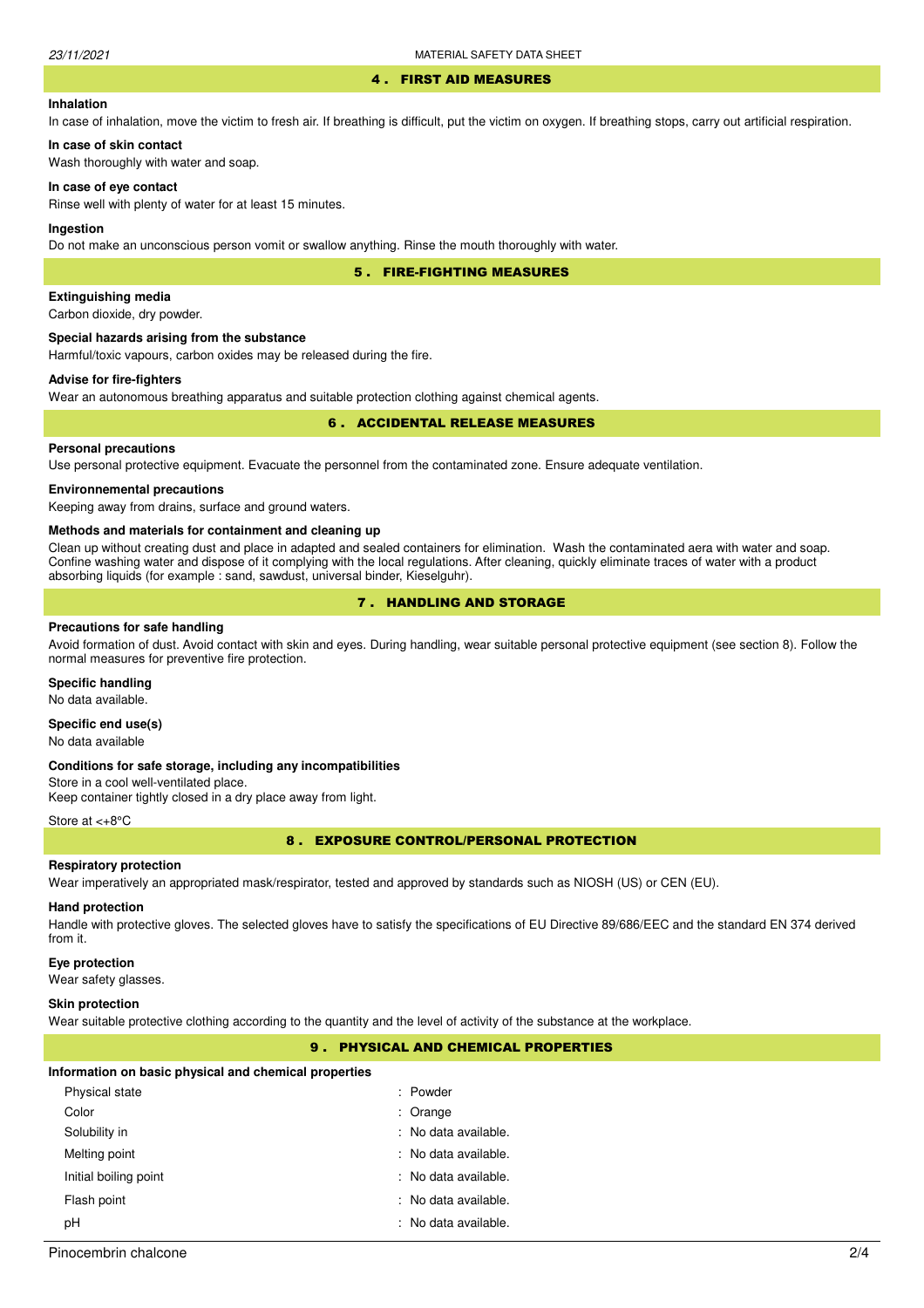| 23/11/2021                             | MATERIAL SAFETY DATA SHEET |
|----------------------------------------|----------------------------|
| Partition coefficient: n-octanol/water | No data available.         |
| Auto-ignition temperature              | : No data available.       |

Decomposition temperature No data available.

Viscosity : No data available.

# **Other information**

# No data available

10 . STABILITY AND REACTIVITY

# **Reactivity**

No data available.

#### **Chemical stability**

Stable under recommanded storage conditions.

## **Possibility of hazardous reactions**

No hazardous reactions during storage and handling complying with the instructions.

**Conditions to avoid**

No data available.

#### **Incompatible materials**

No data available.

### **Hazardous decomposition products**

No hazardous decomposition products if the instructions for handling and storage are respected. During high overheating of the substance or during a fire, hazardous decomposition products may be produced.

11 . TOXICOLOGICAL INFORMATION

# **Acute oral toxicity**

No data available.

#### **Acute dermal toxicity**

No data available.

## **Acute inhalation toxicity**

No data available.

#### **Skin Corrosion**

No data available.

#### **Skin Irritation**

No data available.

# **Serious Eye Damage**

No data available.

## **Eye Irritation**

No data available.

# **Respiratory Sensitisation**

No data available.

# **Skin Sensitisation**

No data available.

## **Germ Cell Mutagenicity**

No data available.

# **Carcinogenictiy**

No data available.

# **Reproductive Toxicity**

No data available.

# **Specific Target Organ Toxicity - Single Exposure**

No data available.

# **Specific Target Organ Toxicity - Repeated Exposure**

No data available.

# **Aspiration Hazard**

No data available.